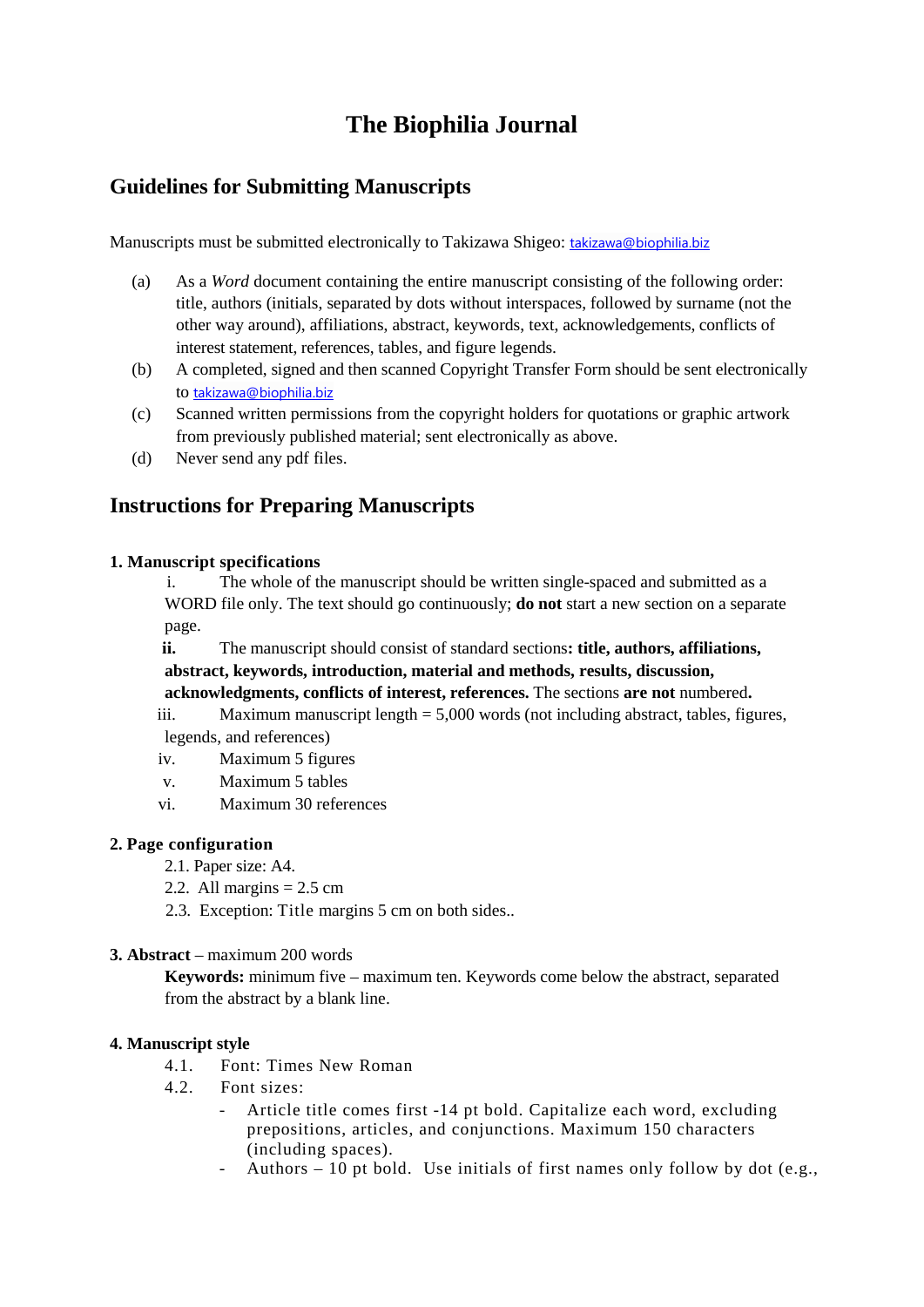J.S. Smith). Put a conjunction 'and' before the last author's name

- Affiliations  $-10$  pt; Use superscripts after the surnames (not letters and not in front of names) to relate affiliations to authors.
- Title, authors, and affiliations should be separated from each other by two blind lines.
- Section Headings 14 pt bold

Numbered

1. 2. etc

Capitalize each word

Leave two spaces above and one space below headings

Section Subheadings – 14 pt. bold

Numbered

1.1.

1.2. etc

Leave one space above and below subheadings

- Body of text  $-11$  pt
- Acknowledgments come at the end of body text
- Acknowledgments are followed by an **obligatory statement** of competing interests of conflicts of interest; e.g., 'The authors declare no conflicts of interest in relation to this article', or you have to disclose any potential conflicts of interest you may have
- Figure legends, table legends, and references 9 pt

#### **5. Figures**

- 5.1. Name your figure files with "Fig" and the figure number, e.g., Fig. 1.
- 5.2. Plots and graphs containing fonts must have the fonts embedded in them
- 5.3. Line art, black and white graphics with no shading. Do not use faint lines, halftones, and/or faint lettering.
- 5.4. Scanned artwork should have a minimum resolution of 1200 dpi.
- 5.5. Keep lettering size consistent throughout all figures, e.g., 8-12 pt font)
- 5.6. Do not include titles or captions into illustrations.
- 5.7. Number figures consecutively (Fig. 1, Fig. 2) and figure panels should be denoted with uppercase letters (A, B. C, D).
- 5.8. Avoid color figures, as they may incur extra costs.

#### **6. Tables**

- 6.1. Number tables sequentially with Arabic numbers (e.g. Table 1). No shades, no colors, no bold in the tables. No internal division lines.
- 6.2. Avoid vertical lines in tables and use horizontal lines as sparingly as possible
- 6.3. Generate tables in Microsoft Word, not in Excel. Save tables in the same file as text, references, and figure legends
- 6.4. Sample of the Table

|  | Table 1, Subjects and their disease |  |  |
|--|-------------------------------------|--|--|
|--|-------------------------------------|--|--|

| Code     | Sex.   | Age | Disease                                                         |
|----------|--------|-----|-----------------------------------------------------------------|
| $A - A1$ | male   | 82  | brain infarction                                                |
| $B - A3$ | female | 78  | brain infarction                                                |
| $C-N2$   | male   | 85  | brain infarction, angina                                        |
| $D - A5$ | male   | 87  | disuse syndrome                                                 |
| $E - A6$ | female | 79  | The Alzheimer type dementia, myocardial infarction              |
| $F - A7$ | female | 75  | Dementia,, diabetes, high blood pressure, chronic renal failure |